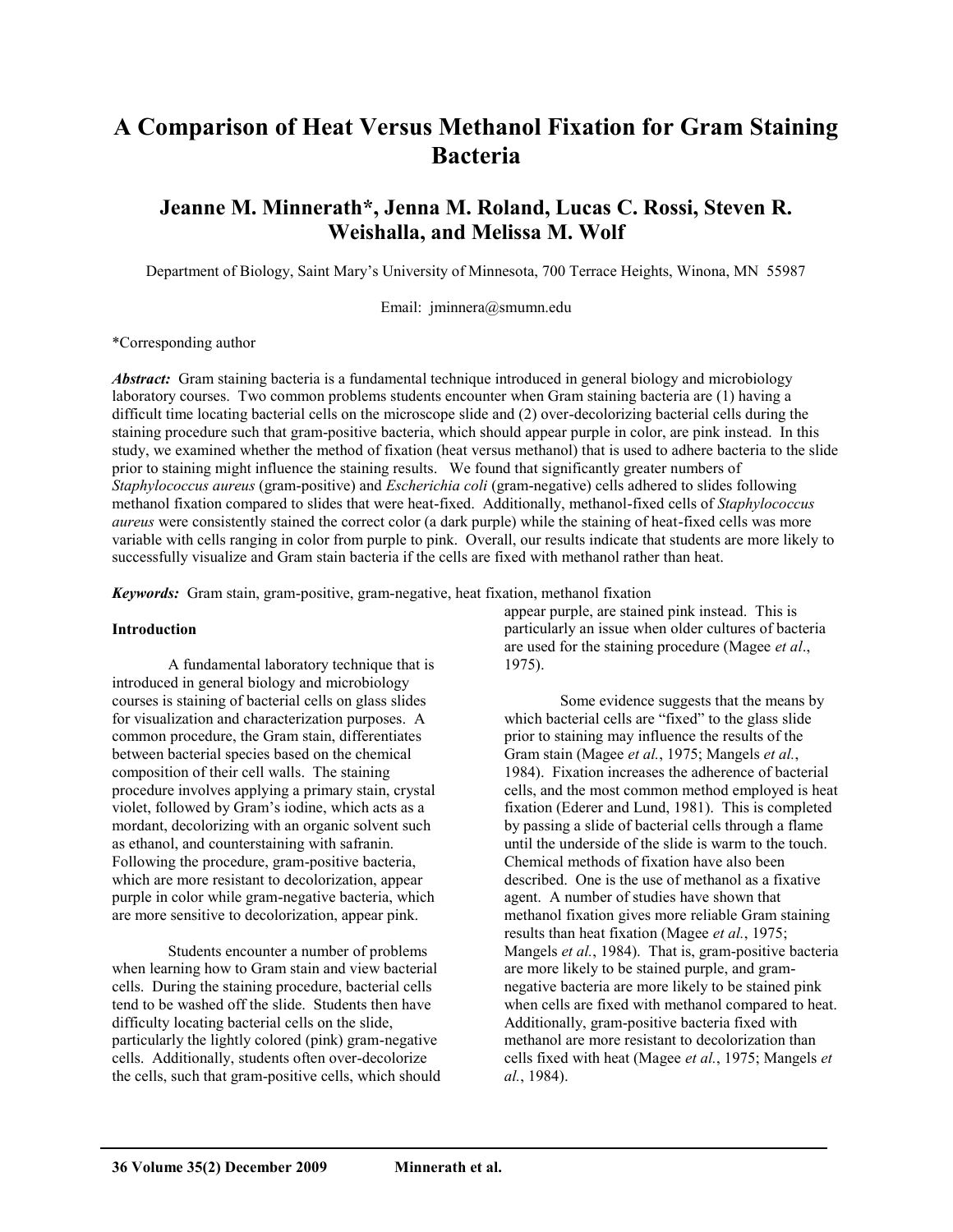We were surprised, therefore, to find that of six general biology laboratory manuals we examined, five recommended heat fixation of bacteria (Hummer *et al.*, 1983; Dickerman, 2000; Scott and Wachtmeister, 2006; Dolphin, 2008; Vodopich and Moore, 2008), and only one recommended the use of methanol as a fixative agent (Singh and Gunn-Scissum, 2003). The same held true for the microbiology manuals we reviewed. All 15 manuals recommended heat as the preferred method of fixation (Norrell and Messley, 1997; Stukus, 1997; Alexander and Strete, 2001; Bey, 2001; Johnson and Case, 2001; Benson, 2002; Kelley and Post, 2002; Wistreich, 2003; Alexander *et al.*, 2004; Cappuccino and Sherman, 2005; Pollack *et al.*, 2005; Pommerville, 2005; Leboffe and Pierce, 2006; Harley, 2008; Morello *et al.*, 2008), and only two of the 15 (Johnson and Case, 2001; Morello *et al.*, 2008) even mentioned methanol as a possible fixative agent.

Our objective was to examine Gram staining results following fixation of both gram-positive (*Staphylococcus aureus*) and gram-negative (*Escherichia coli*) bacteria using heat versus methanol as means of fixation. In particular, we were interested in evaluating the number of cells adhering to the slides following the Gram staining procedure. We also assessed the color of the Gram stained bacteria that were heat-fixed versus methanol-fixed. This research was completed exclusively by undergraduate students who were majoring in biology (Roland, Rossi, Weishalla, and Wolf), only one of whom had prior laboratory experience staining bacterial cells. Our overall goal was to determine whether students with little or no experience in completing microbiology laboratory exercises might achieve greater success in Gram staining and viewing bacteria using one method of fixation compared to the other.

### **Methods**

*Bacterial cultures.*Stock cultures of *S. aureus* and *E. coli* (Presque Isle Cultures, Presque Isle, PA) were maintained on tryptic soy agar (Fisher Scientific, Pittsburgh, PA). Prior to each experiment, a test tube containing 10 mL sterile tryptic soy broth (TSB; Fisher Scientific) was inoculated with *S. aureus* or *E. coli*, placed in a Lab-Line incubatorshaker (Barnstead International, Dubuque, IA), and incubated at 100 rpm and 37°C for 14 hours.

*Fixation and Staining of Bacteria.* For each experiment, 20 glass slides were cleaned with 95% ethanol, and a circle with a diameter of 2 cm was

made on the surface of each slide using a wax pencil. The 14-hour culture of *S. aureus* was diluted 1/100 in TSB, and 20  $\Box$  L of the diluted culture was spread within the circle on each slide. Alternatively,  $20 \Box L$ of the 14-hour *E. coli* culture was spread within the circle on each slide. The slides were then allowed to air dry. One set of ten slides was heat-fixed by passing the bottom of each slide through the flame of a Bunsen burner until the slide was warm to the touch. The remaining ten slides were flooded with absolute methanol (200  $\Box$ L per slide) for 2 minutes (Mangels *et al*, 1984; Singh and Gunn-Scissum, 2003). Excess methanol was decanted off the slides into a waste disposal container, and the slides were allowed to air dry. All 20 slides were randomly numbered 1-20 so the individuals who stained and viewed the slides did not know which slides were heat-fixed versus methanol-fixed. The slides were then stained using Hucker's modified Gram-stain technique (Harley, 2008) and viewed independently by three different individuals using a bright-field light microscope (Carl Zeiss MicroImaging, Inc., Thornwood, NY). The experiment was completed three and four times for *E. coli* and *S. aureus*, respectively.

*Cell Counts and Statistics.* For each slide, bacterial cells were counted in three random fields of view, and the mean number of cells in a field of view was calculated. The Student-t test was completed on the data to determine whether there was a statistically significant difference in the mean number of cells that adhered to heat-fixed slides compared to slides fixed with methanol.

*Photographs of* Staphylococcus aureus*.*  Twenty microliters of a 14-hour culture of *S. aureus* was spread on each of 10 slides, and the slides were allowed to air dry as described above. Five of the slides were heat-fixed, and five were fixed with methanol. The slides were randomly numbered 1-10, Gram stained, and viewed under oil immersion on a Zeiss bright-field light microscope. Photographs of random fields of view were taken with a Canon Powershot G6 digital camera using identical camera settings for photographs of both heat-fixed and methanol-fixed slides. Slides and/or photographs were viewed and independently evaluated by three different individuals.

*Laboratory Safety Guidelines and Microbiological Laboratory Techniques.*Students were instructed in standard laboratory safety guidelines and proper microbiological laboratory techniques (Norrell and Messley, 1997; Stukus, 1997; Alexander and Strete, 2001; Bey, 2001; Johnson and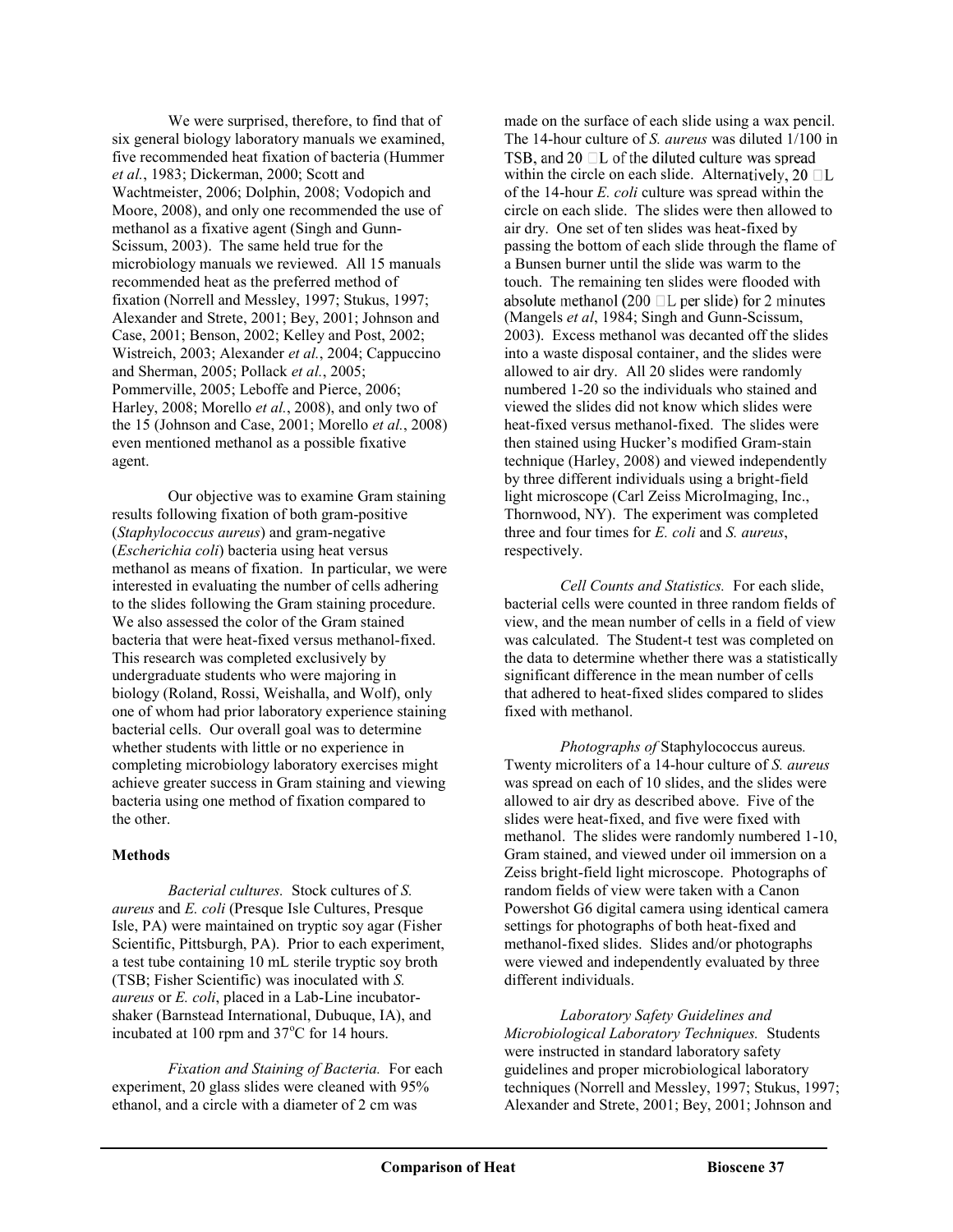Case, 2001; Benson, 2002; Kelley and Post, 2002; Wistreich, 2003; Alexander *et al.*, 2004; Cappuccino and Sherman, 2005; Pollack *et al.*, 2005; Pommerville, 2005; Leboffe and Pierce, 2006; Harley, 2008; Morello *et al.*, 2008) prior to completing this study. Topics discussed included but were not limited to the following: proper handling of bacterial cultures (aseptic technique); proper disposal of microbiological waste; procedures for decontaminating accidental spills; and proper handling and disposal of toxic and flammable chemicals used in this study (e.g., ethanol and methanol).

#### **Results**

In all three experiments completed on *E. coli*, slides fixed with methanol had a significantly greater mean number of cells per field of view compared to slides that were heat-fixed ( $p \le 0.001$ , 0.005, and 0.0001, for Experiments 1, 2, and 3, respectively). Representative results from Experiment 3 are shown in Figure 1. In this case, methanol-fixed slides of *E. coli* had more than ten times as many cells per field of view than did slides of *E. coli* that were fixed using heat. All three researchers who independently viewed the slides indicated it was much easier to locate and identify *E. coli* cells on the slides fixed with methanol than on slides fixed with heat.

Figure. 1. Mean number of *Escherichia coli* cells per field of view on slides that were heat-fixed  $(n=10)$ versus methanol-fixed (n=10). Twenty microliters of a 14-hour culture of *E. coli* was applied to the surface of each of 20 slides and allowed to air dry. Ten of the slides were heat-fixed and the other 10 were fixed with absolute methanol. The slides were Gram stained and viewed under oil immersion with a bright-field light microscope. The number of bacterial cells in three random fields of view was counted for each slide and averaged. Methanol-fixed slides of *E. coli* had a significantly greater mean number of cells per field of view than did heat-fixed slides ( $p < 0.0001$ ).



Similar results were obtained in the four experiments completed on *S. aureus*. In all cases, methanol-fixed slides had a significantly greater mean number of cells per field of view than did slides that were heat-fixed ( $p < 0.0005$ , 0.0001, 0.0001, and 0.0001 for Experiments 1, 2, 3, and 4, respectively). Representative results from Experiment 4 are shown in Figure 2. In this case, there were 2.5-fold more cells per field of view on slides of *S. aureus* that were methanol-fixed than those slides fixed with heat. Figure. 2. Mean number of *Staphylococcus aureus* cells per field of view on slides that were heat-fixed  $(n=10)$  versus methanol-fixed  $(n=10)$ . A 14-hour culture of *S. aureus* was diluted  $1/100$  in TSB,  $20 \mu L$ of the diluted culture was applied to the surface of each of 20 slides, and the slides were allowed to air dry. Ten of the slides were heat-fixed and the other 10 were fixed with absolute methanol. The slides were Gram stained and viewed under oil immersion with a bright-field light microscope. The number of bacterial cells in three random fields of view was counted for each slide and averaged. Methanol-fixed slides of *S. aureus* had a significantly greater mean number of cells per field of view than did heat-fixed slides ( $p < 0.0001$ ).

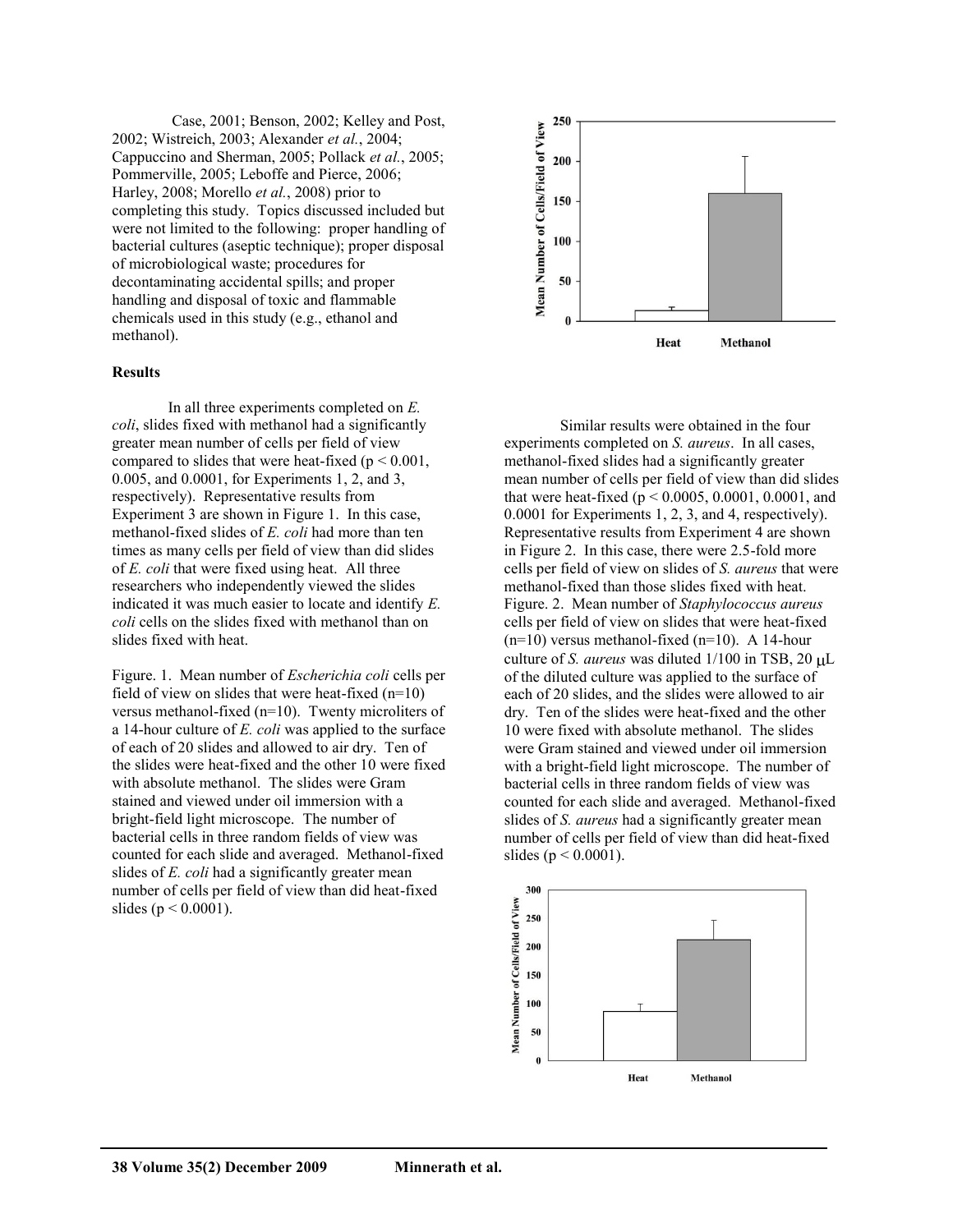Figure. 3. Photographs of slides of *Staphylococcus aureus* cells that were heat-fixed (A) versus methanol-fixed (B). Twenty microliters of a 14-hour culture of *S. aureus* was applied to the surface of each of 10 slides and allowed to air dry. Five of the slides were heat-fixed and the other five were fixed with absolute methanol. The slides were Gram stained and viewed under oil immersion with a bright-field light microscope. Photographs of random fields of view were taken with a digital camera using identical camera settings for photographs of heat-fixed and methanol-fixed slides. **3A**



#### **3B**

Methanol-fixed gram-positive bacterial cells were less sensitive to decolorization during the Gram staining procedure than were heat-fixed cells. Shown in Figure 3 are representative photographs of slides of *S. aureus* that were prepared identically except that one slide was fixed with heat (Figure 3A) and the other with methanol (Figure 3B). Clearly, a greater number of *S. aureus* cells adhered to the slide that was fixed with methanol compared to the heat-fixed slide. All three individuals who independently examined the slides agreed that bacterial cells fixed with methanol (Figure 3B) retained the crystal violet (purple) stain more readily than did the cells that were heat-fixed (Figure 3A). Virtually all cells viewed on methanol-fixed slides of *S. aureus* were purple in color. Staining results were variable on the heat-fixed slides where both purple and pink cells were observed. No difference in color was observed

in *E. coli* cells fixed with methanol versus heat (data not shown), and therefore the method of fixation did not influence the Gram staining results of this gramnegative bacterium.

## **Discussion**

We found that both gram-positive (*S. aureus*) and gram-negative (*E. coli*) bacteria that were fixed to slides using methanol as the fixative agent adhered more effectively than did cells that were heat-fixed to slides. Slides of *S. aureus* fixed with methanol had two to four times as many cells present than did slides fixed with heat. In the case of *E. coli*, the difference was even more dramatic with five to ten times as many cells present on methanolfixed slides compared to slides that were heat-fixed. Methanol fixation prior to Gram staining would clearly allow students to locate and view bacterial cells more easily than heat fixation.

Consistent with previous studies (Magee *et al*., 1975; Mangels *et al.*, 1984), we also found that gram-positive bacteria were less likely to decolorize when fixed to slides with methanol rather than heat. In our experience, *S. aureus* cells that were fixed with methanol consistently were stained a dark purple color. Identically stained cells that were heat-fixed varied in color, ranging from dark purple to pink. The decolorization step is the most critical of the Gram-stain procedure. Students tend either to underdecolorize, leading to gram-negative cells falsely appearing gram-positive (purple), or, more commonly, to over-decolorize, in which case grampositive bacteria falsely appear gram-negative (pink). Using methanol as a fixative agent would help to eliminate this problem. Gram-positive bacteria fixed with methanol would likely still appear purple in color even if excessive amounts of decolorizing agent were used.

We were curious as to why virtually all of the laboratory manuals we examined recommended heat fixation rather than methanol fixation when staining bacteria. In order to gain insight into this, we contacted a number of the authors of these laboratory manuals and asked them why methanol fixation was not included in their laboratory exercises on bacterial cell staining. Some indicated that they were not aware that methanol fixation was an alternative to heat fixation. Others indicated that since methanol is a toxic and flammable chemical, they were concerned for safety reasons, particularly since Bunsen burners are used when staining bacterial cells. While safety issues are a valid concern, we believe the dangers associated with the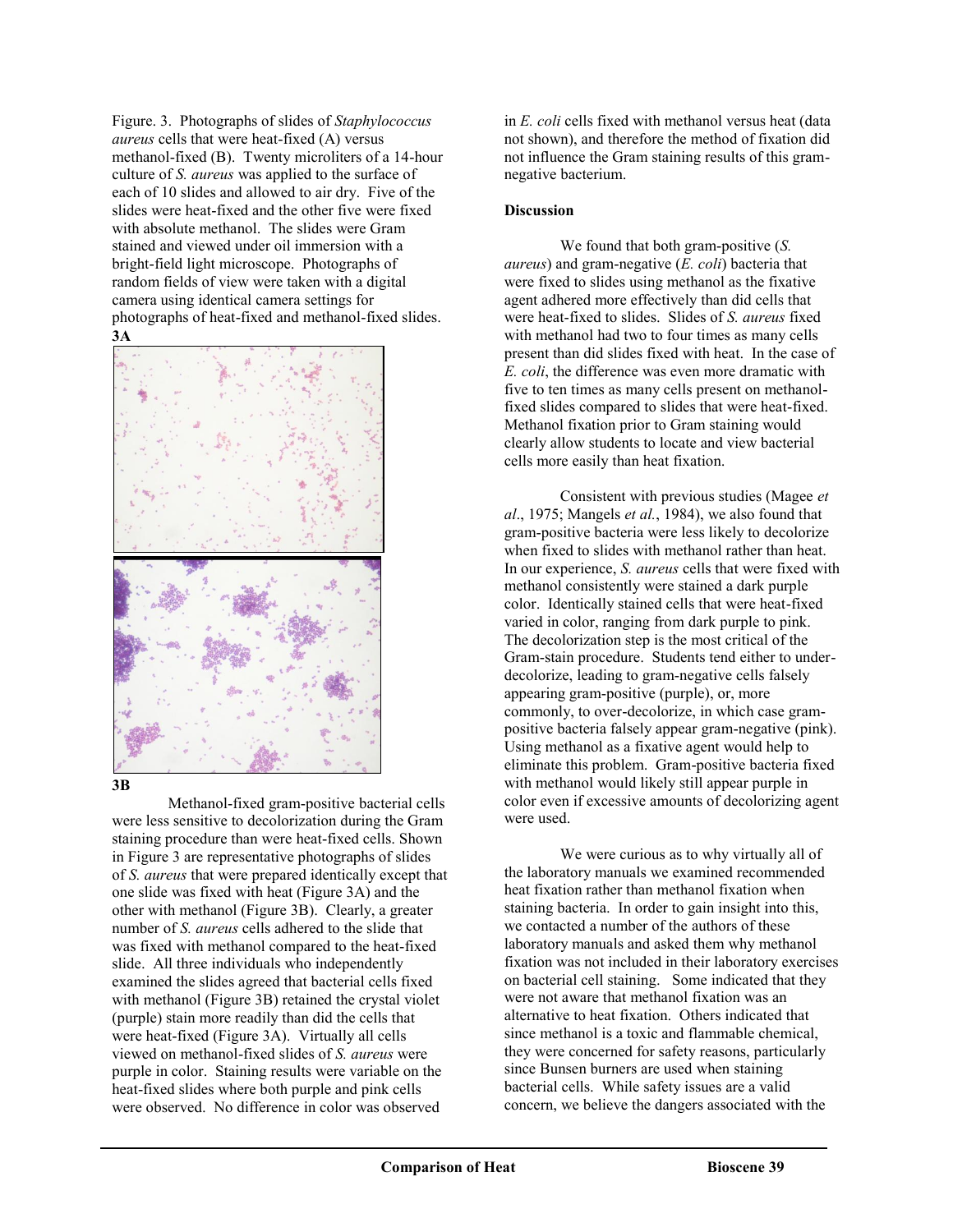use of methanol (and the ethanol decolorizing agent, for that matter) can be minimized by following certain laboratory safety guidelines. For instance, the experiments completed in this study were carried out in a well-ventilated research laboratory to minimize student exposure to fumes released from the chemicals. Alternatively, one could complete the methanol fixation step under a chemical fume hood to reduce exposure to the vapors. Additionally, the Bunsen burners used to aseptically transfer the bacterial cultures to the slides and to heat-fix the bacteria to some of the slides were turned off prior to methanol fixation and the staining procedure in which ethanol was used. It should also be noted that limited quantities of methanol (and ethanol) were used in this laboratory procedure. For instance, only 200  $\Box$ L methanol was required to fix bacteria to each slide. If a classroom of 24 students were to complete this exercise, and each student was to Gram stain one slide of bacterial cells, this would result in less than 5 mL methanol being used for the entire class.

The research discussed in this paper was completed by four undergraduate biology students, (Roland, Rossi, Weishalla, and Wolf), who had little to no experience handling bacterial cultures or staining bacterial cells. Results from our study indicate that students are more likely to visualize successfully and Gram stain bacteria properly if the cells are fixed with methanol rather than heat. In light of our findings, it might be useful to reevaluate the method of bacterial fixation used in introductory biology and microbiology laboratory courses.

#### **Acknowledgments**

Production of this paper was supported by a Summer Faculty Research Grant provided by the Faculty Development Committee at Saint Mary's University of Minnesota. The student authors (Roland, Rossi, Weishalla, and Wolf) are grateful for the support of undergraduate research at Saint Mary's University of Minnesota.

#### **References**

ALEXANDER, S.K. AND STRETE, D. 2001. *Microbiology: A Photographic Atlas for the Laboratory*. Benjamin Cummings, San Francisco, CA, 33p.

ALEXANDER, S.K., STRETE, D., AND NILES, M.J. 2004. *Laboratory Exercises in Organismal and Molecular Microbiology.* McGraw-Hill, New York, NY, 73p.

BENSON, H.J. 2002. *Microbiological Applications Laboratory Manual in General Microbiology*. 8th Ed. McGraw-Hill, New York, NY, 58-60p.

BEY, R.F. 2001. *Microbiology Laboratory Manual.* Wadsworth Group, Belmont, CA, 31p.

CAPPUCCINO, J.G. AND SHERMAN, N. 2005. *Microbiology: A Laboratory Manual.*  $7<sup>th</sup>$  Ed. Pearson Education, Inc., San Francisco, CA, 73p.

DICKERMAN, J. 2000. *Investigating Biological Concepts: A Laboratory Manual.* Morton Publishing Company, Englewood, CO, 181p.

DOLPHIN, W.D. 2008. *Biological Investigations Form, Function, Diversity, and Process.* McGraw-Hill, New York, NY, 158p.

EDERER, G.M. AND LUND, M.E. 1981. Biochemical test procedures, reagents, stains, staining methods, and media. In *Diagnostic Procedures for Bacterial, Mycotic and Parasitic Infections.* 6<sup>th</sup> Ed. American Public Health Association, Washington, D.C. 808p.

HARLEY, J.P. 2008. *Laboratory Exercises in Microbiology.* 7<sup>th</sup> Ed. McGraw-Hill, New York, NY, 47p.

HUMMER, P.J. JR., KASKEL, A., KENNEDY, J.E., AND ORAM, R.F. 1983. *Probing Levels of Life: A Laboratory Manual.* Charles E. Merrill Publishing Company, Columbus, OH, 80p.

JOHNSON, T.R. AND CASE, C.L. 2001. *Laboratory Experiments in Microbiology*. 6<sup>th</sup> Ed. Benjamin Cummings, San Francisco, CA, 29p.

KELLEY, S.G. AND POST, F.J. 2002. *Basic Microbiology Techniques.* 4<sup>th</sup> Ed. Star Publishing Company, Belmont, CA, 86p.

LEBOFFE, M.J. AND PIERCE, B.E. 2006. *Microbiology Laboratory Theory and Application*. 2nd Ed. Morton Publishing Company, Englewood, CO, 89p.